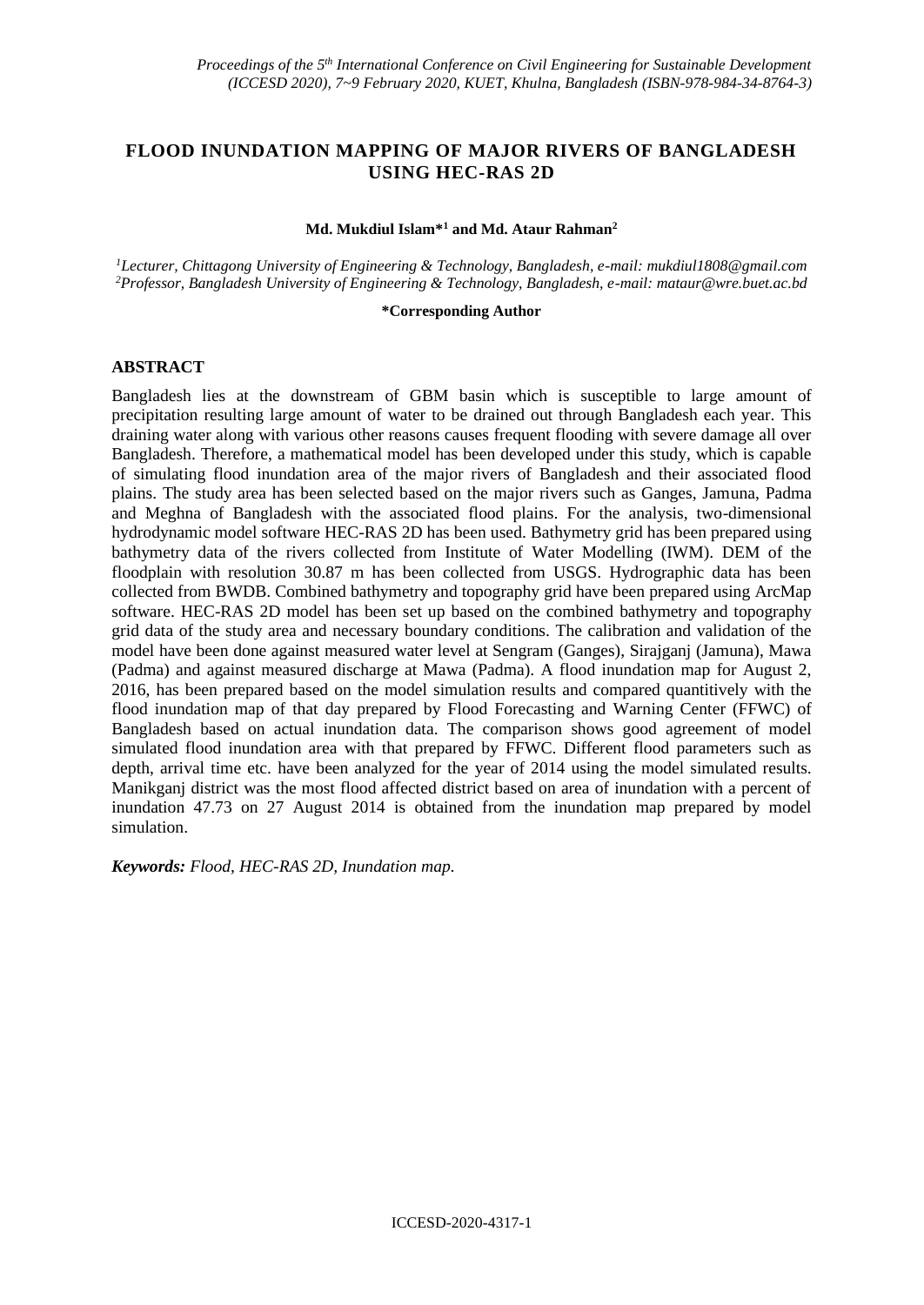*5 th International Conference on Civil Engineering for Sustainable Development (ICCESD 2020), Bangladesh*

# **1. INTRODUCTION**

Bangladesh is prone to flooding due to its location at the downstream of the GBM (Ganges-Brahmaputra-Meghna) river basin. The Ganges-Brahmaputra-Meghna (GBM) basin is approximately 1.6 million km2 and crosses five national boundaries: India, China, Nepal, Bhutan, and Bangladesh. The combined discharge of the GBM basin drains through Ganges, Brahmaputra and Meghna rivers and finally reaches the Bay of Benga (Curtis et al., 2017). Again heavy rainfall in the monsoon period is also responsible for floods in Bangladesh. Bangladesh is blessed with rivers. Padma, Meghna, and Jamuna are the major rivers of Bangladesh. The country Bangladesh is occupied with a network of about 405 rivers mostly alluvial in nature, spreading all over the country out of which 57 are transboundary (Pal et al., 2017). This low-lying country is an alluvial delta, and therefore, is extremely prone to flooding. It is one of the most susceptible countries to flood disasters. Flood occurs mainly during the monsoon season from June to September. The main causes of floods in Bangladesh are heavy rainfall in monsoon, snowmelt from the Himalayas, enormous upstream discharge and siltation of the river.

Flood Inundation Mapping is an important tool for engineers, planners, and the government agencies used for emergency action plans, flood risk assessment (economic, environmental, social, cultural and mankind). Flood inundation mapping provides important information like depth, and spatial extent of flooded zones, required by the authorities to inform the citizens about the major flood-prone areas and to adopt appropriate flood management strategies.

The Hydrologic Engineering Centre's River Analysis System (HEC-RAS) is a software package that is of great use for developing flood inundation map. An HEC-RAS model can be used for both steady and unsteady flows and supercritical flow regimes. Flood inundation mapping and analysis using HEC-RAS (2D) provides effective and standard results and saves time and resources.

Sumaiya (2017) developed a two-dimensional hydrodynamic model using HEC-RAS 5.0.3 of Jamuna River. Mozumder (2017) developed a 1D-2D coupled hydrodynamic model using HEC-RAS 5.0.3 of the Teesta River.

### **1.1 Study Area**

A map of the study area focusing the flood plain of the major rivers system (Ganges, Jamuna, Padma, upper Meghna and lower Meghna) of Bangladesh is shown in Figure 1.



Figure 1: Map of the study area.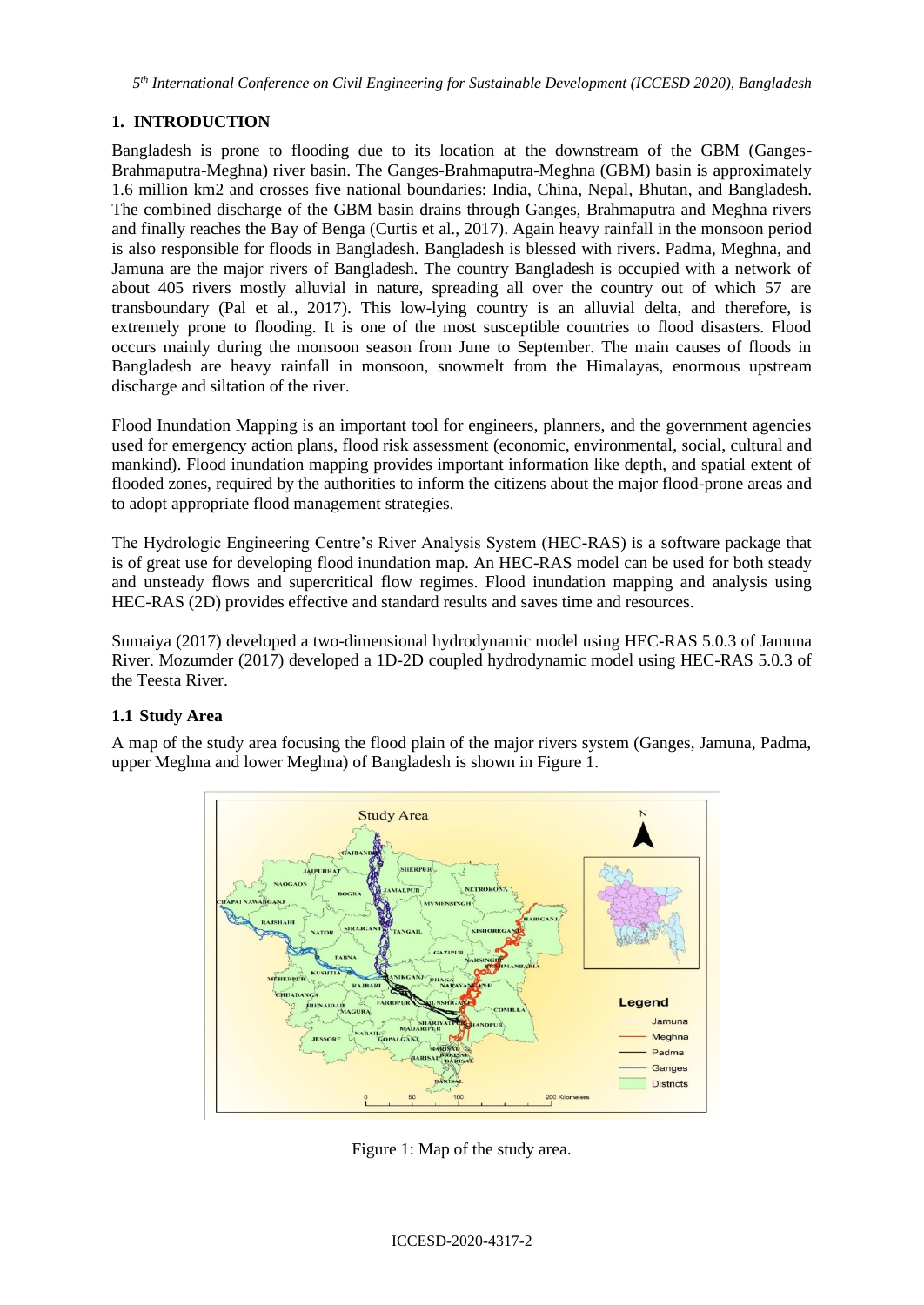The Ganges is a transboundary river with a total length of 2,525 km (Mujiburrehman, 2015). The river rises in the western Himalaya basin the Indian state of Uttarakhand and flows south and east through the Gangetic Plain of North India into Bangladesh, where it empties into the Bay of Bengal. The Padma is the main distributary of the Ganges. It starts from the confluence of Jamuna and Ganges river and flows for 120 km. From the confluence of upper Meghna and Padma near Chandpur the river lower Meghna starts. The Brahmaputra-Jamuna is originated in the Himalayas, flowing through China, India and entering Bangladesh through the northern boundary. The Brahmaputra-Jamuna river has a basin area of approximately 1330 km<sup>2</sup> within Bangladesh (Rahman, 2015).

## **1.2 Data Collection**

The collected data includes geometric data like river bathymetry, hydrologic data like discharge, water level and digital elevation model (DEM) as land topographic data. These data are collected from different sources. Table 1 represents the data collected for this study with their source and period.

| Data Type          | Location                 | Data Source | <b>BWDB</b> Station Id | <b>Period</b> |
|--------------------|--------------------------|-------------|------------------------|---------------|
| <b>DEM</b>         | Bangladesh               | <b>USGS</b> |                        | 2014          |
| Bathymetry Data at | Ganges                   | <b>IWM</b>  |                        | 2017          |
| Rivers $(x,y,z)$   | Padma                    | <b>IWM</b>  |                        | 2017          |
|                    | Jamuna                   | <b>IWM</b>  |                        | 2017          |
|                    | Upper Meghna             | <b>IWM</b>  | -                      | 2017          |
|                    | Hardinge Bridge (Pakshi) | <b>BWDB</b> | <b>SW90</b>            | 2000-2017     |
|                    | <b>Bahadurabad</b>       | <b>BWDB</b> | SW46.9L                | 2000-2017     |
| Discharge          | Mawa                     | <b>BWDB</b> | SW93.5L                | 2000-2012     |
|                    | Bhairabhazar             | <b>BWDB</b> | SW273                  | 2000-2017     |
|                    | Chandpur                 | <b>BWDB</b> | SW277                  | 2000-2017     |
|                    | Sengram                  | <b>BWDB</b> | SW91.1                 | 2000-2012     |
| Water Level        | Mawa                     | <b>BWDB</b> | SW93.5L                | 2000-2012     |
|                    | Sirajganj                | <b>BWDB</b> | SW49                   | 2000-2012     |
|                    | Badyar Bazar             | <b>BWDB</b> | SW275                  | 2000-2012     |
| Flood Map          | Bangladesh               | <b>FFWC</b> |                        |               |

Table 1: Collected data for this study with their source and period.

# **2. METHODOLOGY**

Figure 2 represents a schematic diagram of the overall steps in the methodology of this study.

| Study Area Selection: Ganges, Jamuna, Padma and Meghna River System                     |  |  |
|-----------------------------------------------------------------------------------------|--|--|
| Background Study and Literature Review                                                  |  |  |
|                                                                                         |  |  |
| Collection of Data: River Bathymerty DEM, Water Level, Discgarge, Flood Map             |  |  |
| Processing of DEM in ArcMap 10.2.2                                                      |  |  |
|                                                                                         |  |  |
| Export Processed DEM in HEC-RAS 5.0.3(2D) and Creation of Terrain in RAS Mapper         |  |  |
|                                                                                         |  |  |
| Setup Model for Study Area in HEC-RAS 5.0.3(2D)                                         |  |  |
|                                                                                         |  |  |
| Calibration of Model (Water Level, Discharge)                                           |  |  |
|                                                                                         |  |  |
| Validation of Model (Water Level, Discharge)                                            |  |  |
|                                                                                         |  |  |
| Simulation of Model for Generating Flood Scenario                                       |  |  |
| Compare the Model Generated Flood Map with the Previous Real Field Flood Map            |  |  |
|                                                                                         |  |  |
| Simulation of Flood Mapping for the Study Area and analyzing different flood parameter. |  |  |

Figure 2: Schematic diagram of the overall steps in the methodology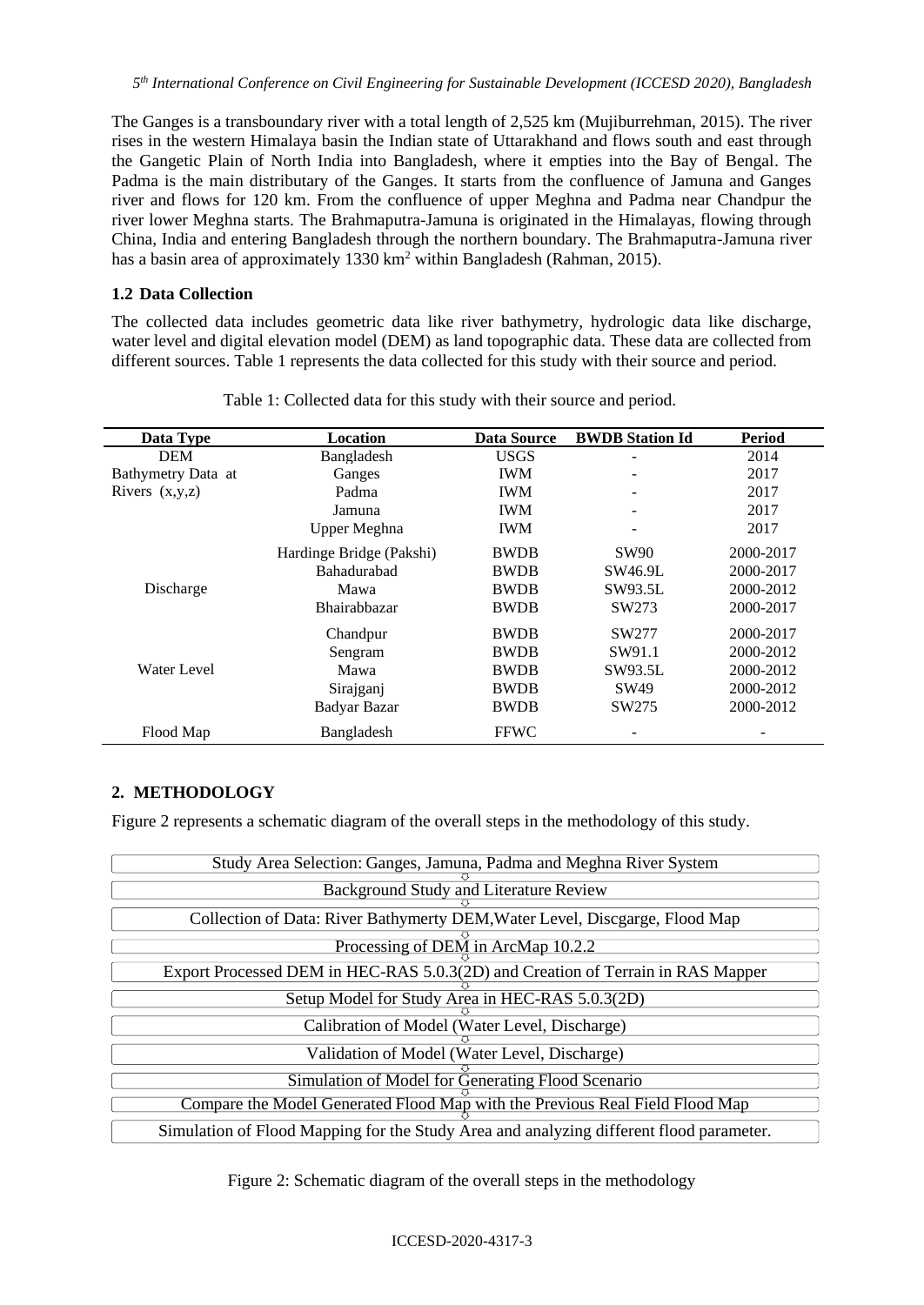To develop flood inundation map, the bathymetry data of the Ganges, Jamuna, Padma, Upper Meghna & Lower Meghna are processed in ArcMap. The processed bathymetry data are superimposed on the Digital Elevation Model of the study area to create a combined bathymetry & topography model. This model is exported to Ras-Mapper of HEC-RAS, the grid size is selected as 500m×500m. Assigning the boundary condition the model is simulated for unsteady flow. Flow hydrograph has been used as boundary condition at Hardinge Bridge(The Ganges), Bahadurabd (The Jamuna) & Badyarbazar (The upper Meghna). Stage hydrograph has been used as boundary condition at Chandpur (The lower Meghna). The model is then calibrated and validated at different locations against both discharge and water level. Finally, the calibrated and validated model is used to prepare flood inundation map using both HEC-RAS & ArcMap. Different flood parameters have been analyzed then using ArcMap.

### **3. ANALYSIS & RESULTS**

### **3.1 Calibration & Validation of the model**

The model has been calibrated against water level for the year of 2005 at different stations such as Sengram at the Ganges, Sirajganj at the Jamuna, Mawa at the Padma and Badyar Bazar at the Meghna. Table 2 represents the values of manning's roughness values at different river channels used for calibration and validation of the model.

Table 2: Calibrated values of manning's roughness value at different rivers.

| <b>River Name</b> | Manning's roughness value |
|-------------------|---------------------------|
| Jamuna            | 0.03                      |
| Ganges            | 0.027                     |
| Padma             | 0.025                     |
| Upper Meghna      | በ በ3                      |

Figure 3(a) and (b) show the calibration curve against water level at Sirajganj of Jamuna river & Badyar Bazar of Upper Meghna River respectively.



Figure 3: (a) Model calibration at Sirajganj & (b) Model calibration at Badyar Bazar

The model has been also calibrated against discharge in Mawa at the Padma for the year of 2005. Figure 4 shows the calibration of the model against discharge at Mawa of Padma river in 2005.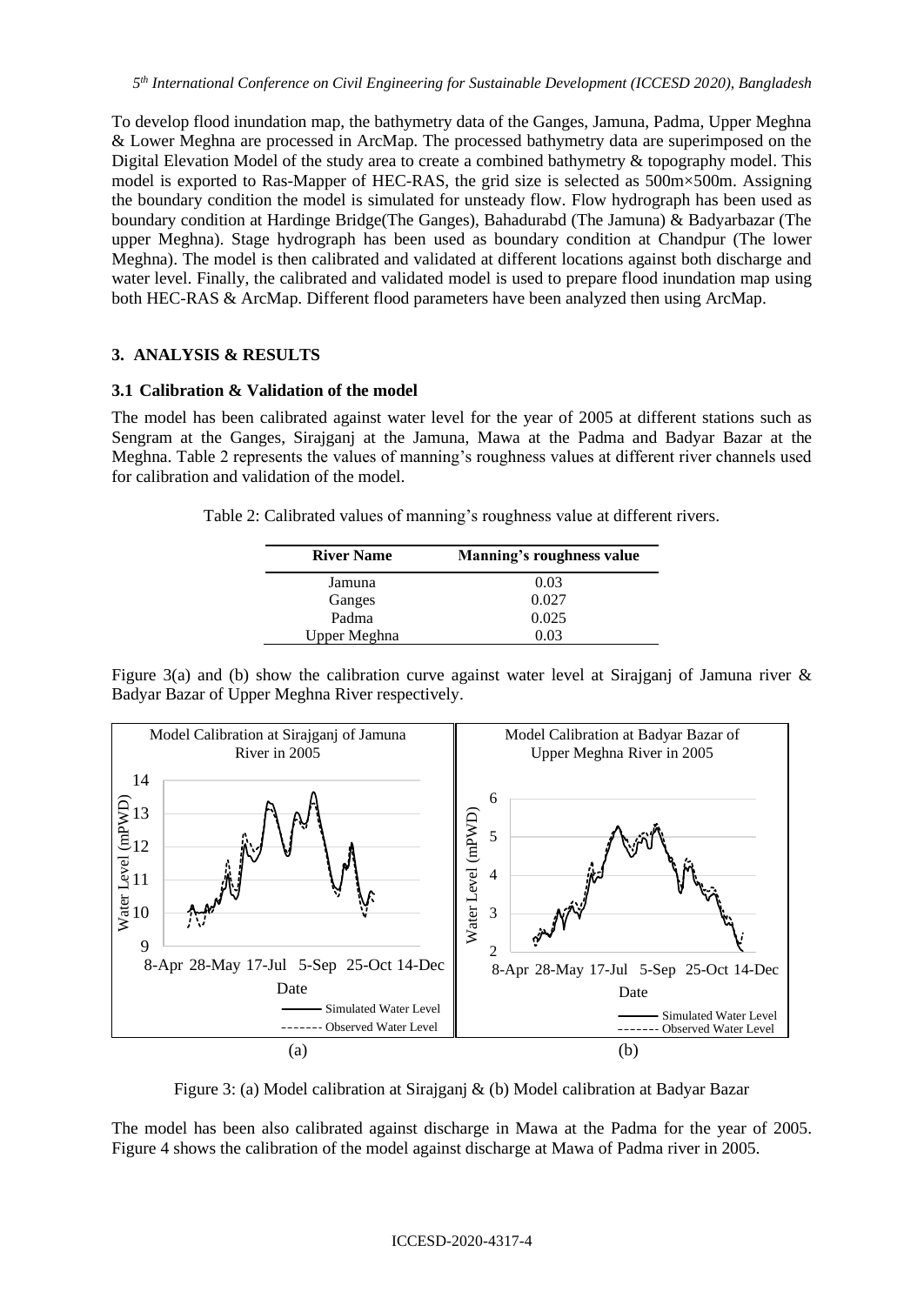

Figure 4: Calibration of the model against discharge at Mawa of the Padma river in 2005.

Figure 5 (a) & (b) represent the validation of the model against water level at Sirajganj of the Jamuna river in 2006 and against discharge at Mawa of the Padma river in 2006 respectively.



Figure 5: (a) Model validation at sirajganj & (b) Model validation at Mawa.

### **3.2 Model Performance Evaluation for Calibration**

Figure 6 (a) & (b) represent model generated water level vs observed water level at Sengram of the Ganges river in 2005 & model generated water level vs observed water level at Badyar bazar of Upper Meghna river in 2005. The correlation coefficient is obtained as 0.952 & 0.993 respectively.

### **3.3 Inundation Map**

Inundation map gives an idea about which area are most vulnerable to flooding. Inundation maps are generated using both HEC-RAS and ArcMap. In this study inundation maps have been created for the year of 2014 & 2016.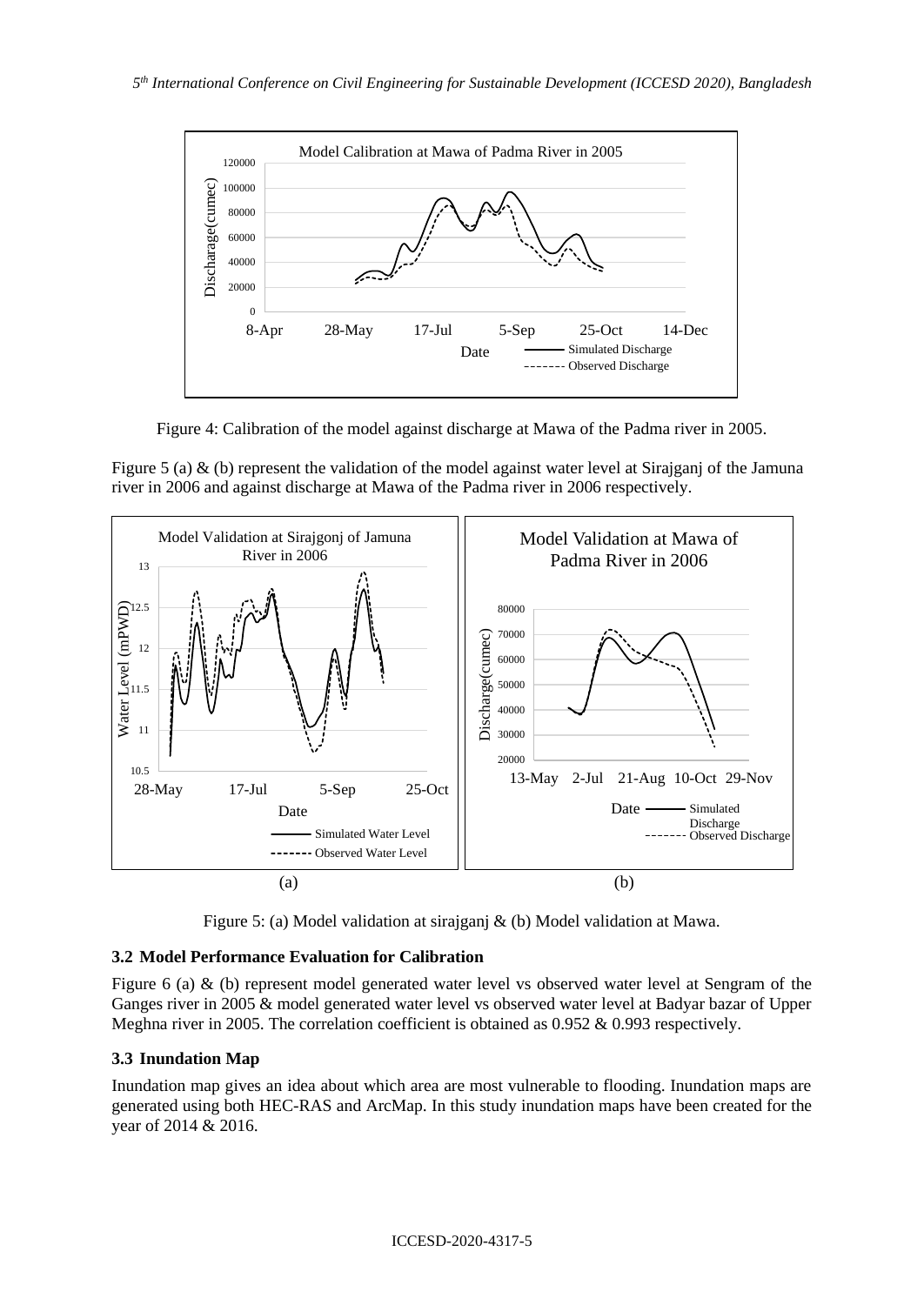

Figure 6: (a) Correlation at Sengram in 2005 & (b) Correlation at Badyar bazar in 2005.

Figure 7 (a) & (b) represent model generated flood inundation map and flood inundation map prepared by FFWC on 2 August,2016.



Figure7: (a) Model generated flood inundation map & (b) FFWC flood inundation map.

Flood inundation map prepared by FFWC has been digitized to compare on the basis of inundated area with the model generated flood inundation map. Figure 8 represents the comparison on the basis of inundated area between the inundation map prepared by FFWC and model generated inundation map.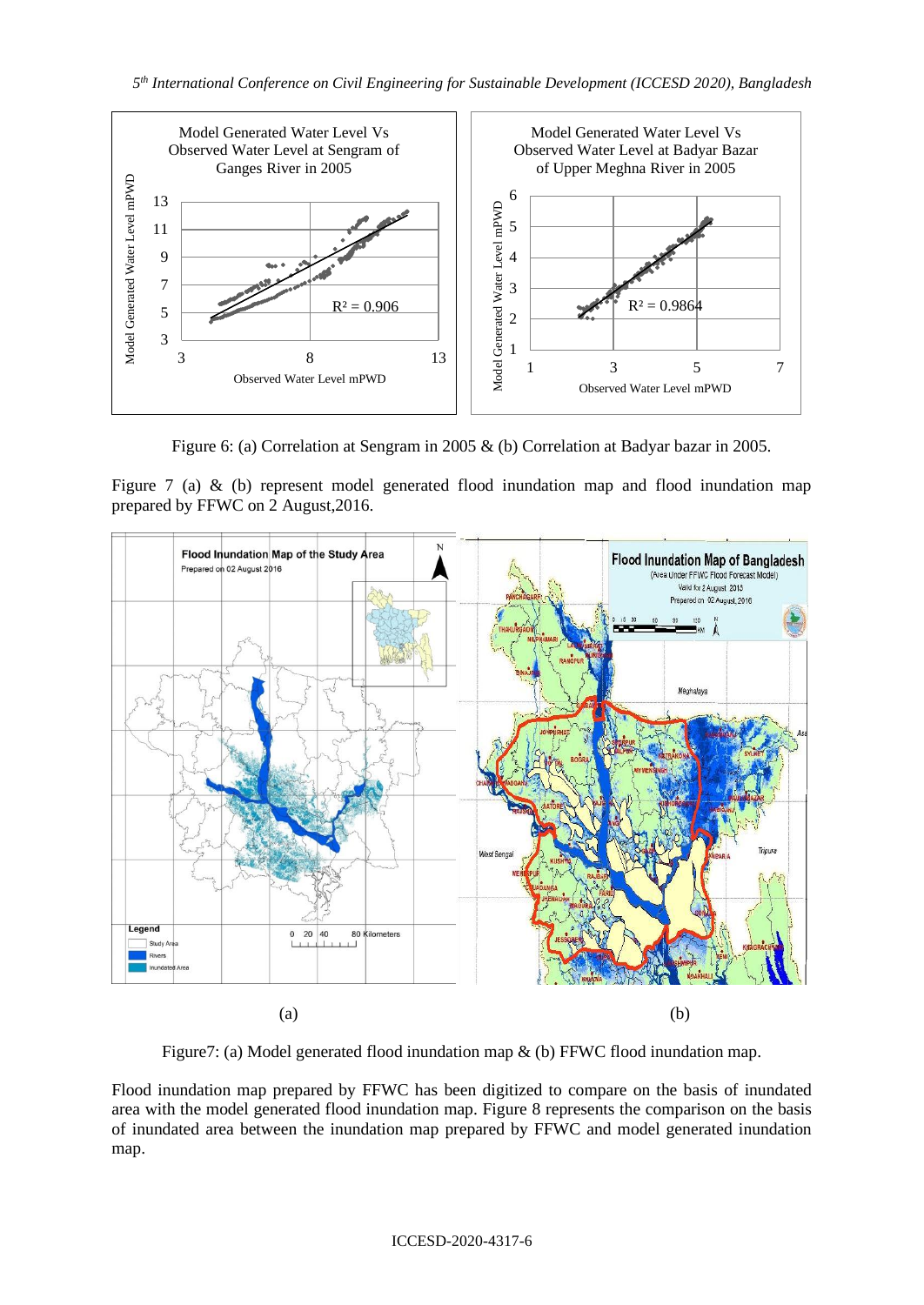

Figure 8: Comparison between simulated map & FFWC map on the basis of area of inundation.

### **3.4 Analysis of Different Flood Parameters for the Flood of 2014**

### **3.4.1 Flood Arrival Time**

Arrival time indicates the time required for the flood water to rise above threshold depth (0.1m) from the beginning of the simulation. Figure 9 represents the flood arrival time map for the year of 2014.

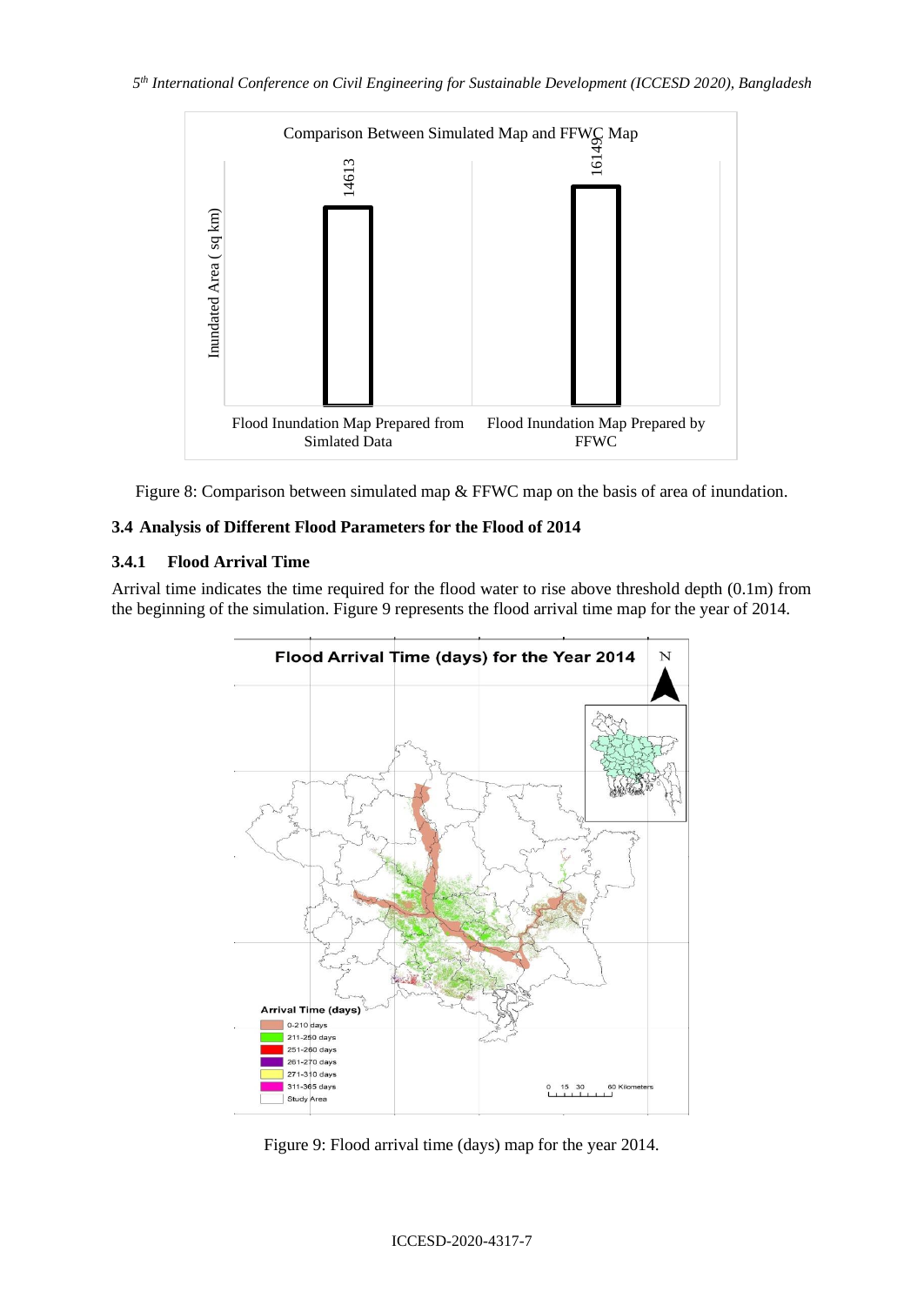It is seen that flood arrival time for most part of the study area is about 211-250 days, which means that the time required to rise the flood depth above the threshold depth (0.1m) is 211-250 days. So flood water will enter most part of the study area during  $30<sup>th</sup>$  July to  $7<sup>th</sup>$  September.

### **3.4.2 Date-wise Inundated Area**

Table 3 represents date-wise total inundated area.

|  | Table 3: Date-wise inundated area. |  |  |
|--|------------------------------------|--|--|
|--|------------------------------------|--|--|

| Date              | <b>Inundated Area (sq km)</b> |
|-------------------|-------------------------------|
| 16 June 2014      | 3176.124                      |
| 27 August 2014    | 6149.132                      |
| 17 September 2014 | 5486.849                      |

### **3.4.3 District-wise Inundated Area & Percentage of Inundation**

Table 4 represents district-wise inundated area and percentage of inundation.

| <b>District Name</b> | <b>Inundated Area (sq km)</b> | <b>Percent Inundation</b> |
|----------------------|-------------------------------|---------------------------|
| Narayanganj          | 89.58                         | 11.49                     |
| Narshingdi           | 235.44                        | 20.24                     |
| Pabna                | 717.38                        | 29.76                     |
| Sirajganj            | 750.08                        | 30.85                     |
| Tangail              | 345.81                        | 10.03                     |
| Bogra                | 280.21                        | 9.64                      |
| Brahmanbaria         | 359.07                        | 18.75                     |
| Comilla              | 108.51                        | 3.46                      |
| Munshiganj           | 271.44                        | 29.13                     |
| Manikganj            | 655.99                        | 47.73                     |
| Madaripur            | 250.46                        | 22.46                     |
| Kushtia              | 317.28                        | 18.83                     |
| Faridpur<br>Dhaka    | 396.52<br>223.54              | 19.19<br>14.71            |

Table 4: District-wise inundated area and percentage of inundation.

The study shows that the Manikganj district was mostly affected by the flood of 2014 according to the percentage of inundation.

### **3.4.4 Area of Inundation Based on Depth of Manikganj District.**

Figure 10 represents area of inundation based on depth of Manikganj district on 27 August,2014. It is seen that about 332.06  $km^2$  area of the Manikganj district had a flood depth above 3.6m & about 733.514  $km^2$  area had a flood depth below 0.1m.